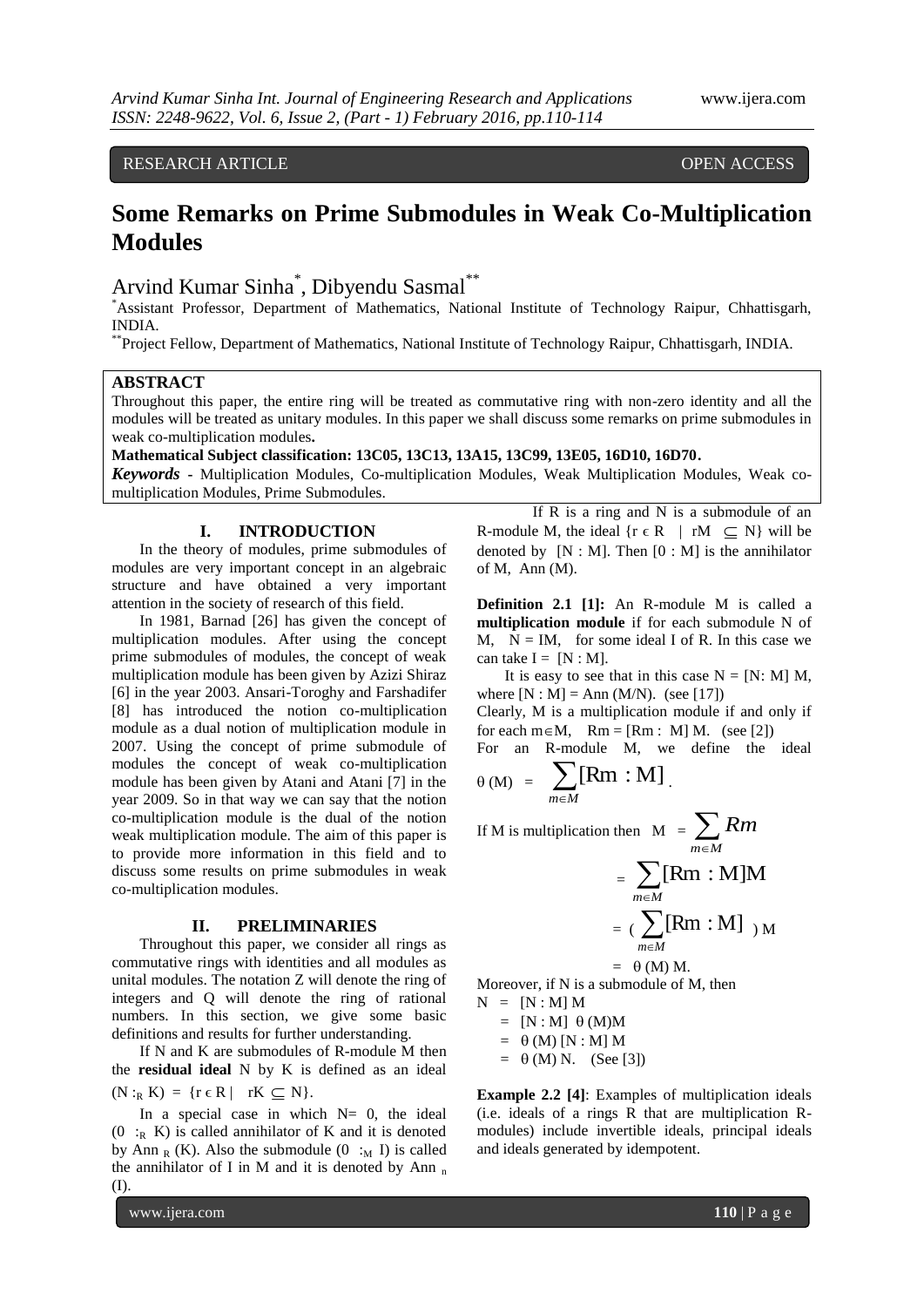Sang Cheol Lee, Sunah Kim and Sang-Cho Chung [5] has defined multiplication module in the term of extended as follows:

**Definition 2.3 [5]:** Let R be a commutative ring and let M be an R-module. Then a submodule N of M is said to be **extended** if  $N = IM$ , for same ideal I of R.

**Definition 2.4 [5]:** M is called multiplication module if every submodule of M is extended. For example, every proper submodule of the Z-module  $Z(p^{\infty})$  is a multiplication module but the Z-module  $Z(p^{\infty})$  itself is not a multiplication module.

In H. Ansari - Toroghy and F. Farshadifar [8] the notion of a **co-multiplication module** was introduced as a dual of the concepts of a multiplication module.

**Definition 2.5 [5]:** An R-module m is defined to be a **co-multiplication module** if for each submodule N of M,  $N = (0 :_M I)$  for same ideal I of R. In this care we can take  $I = Ann(N)$ .

**Example 2.6:** The Z-module  $Z_2^{\infty}$  is comultiplication module since all of its proper submodules are of the form  $(0 :_M 2^k Z)$  for  $\overline{K} =$  $0,1,2,3,4,\ldots$ 

It is clear that M is co multiplication module if and only if for every submodule N of M, we have Ann  $_M$  $(Ann_R(N)) = N.$  (see[9])

**Example 2.7:** Z<sub>4</sub> is a co-multiplication Z-module. Consider the Z-module  $M = Z / 4Z$  and set  $N = 2Z /$ 4Z. Then N and M/N are co-multiplication Z-modules. (see [20])

An R-module M is called co-multiplication module if for any submodule N of M, there exists an ideal I of such that  $N = Ann_M(I)$ . (see [11] [12]) An R-module M is co-multiplication module if and

only if for any submodule N of M,  $N = (0 :_M$  Ann (N)) (see [8])  $(see [8])$ 

Every proper submodule of a co-multiplication module is co-multiplication module. (see [8])

**Example 2.8:** If V is a two dimensional vector space over a filed K then V cannot be co-multiplication module but every proper submodule as everyonedimensional vector space is co-multiplication module. (see [11])

**Example 2.9 [8]:** Let p be any prime number. Let  $M = Z (p^{\infty})$ . Then M is a co-multiplication Z-module where Z is the ring of integers.

**Proof:** Fix a prime integer p. Define a set  $Q_p = \{ r / p^t \mid r, t \in Z \}$ Then,  $Q_p$  is additive abelian group containing Z. Define a set  $M = Z(p^{\infty}) = Qp / Z$ .

Then, M is a Z- module. Let N be any submodule of M. Then  $N = Z(1/p^{i} + Z)$ , for some integer i.(  $i \ge 0$ ). Set  $I = p^1 Z$ .

Now, Ann  $_M$  (p<sup>i</sup> Z) = N. Hence M is a comultiplication Z-module.

Now here is an example which shows that not every R-module is co-multiplication module.

**Example 2.10 [11]:** Consider Z as a Z-module. Now, 2Z is a submodule of Z, we have

Ann  $Z(2Z) = \{m \in Z \mid 2Zm = 0\} = (0).$ 

Now, if Z is a co-multiplication module then by [8], we have

 $2Z = (0:_{Z} \text{Ann}_{Z}(2Z))$ 

But  $(0 :_Z \text{Ann}_Z(2Z)) = (0 :_Z 0) = Z \neq 2Z$ 

Therefore, Z is not a co-multiplication module.

As in [8] the notion of co-multiplication module was introduced as a dual of the concept of a multiplication module. An R-module M is called comultiplication (co-m for short) if for every submodule N of M, there exists an Ideal I of R such that  $N = (0 :_M I)$ .

It is clear that M is co-m if and only if for every submodule N of M, we have Ann  $_M$  (Ann  $_R$  (N)) = N.

**Definition 2.11 [10]:** A proper submodule N of M is said to be **prime submodule** if from  $r$  m  $\in$  N for  $r \in$ R and  $m \in M$ , We can deduce that  $r \in (N : M)$  or  $m \in N$ . (see for example in [10])

**Definition 2.12 [6]:** An R-module M is called **weak multiplication module** if M doesn't have any prime submodule or every prime submodule N of M We have  $N = IM$  where I is an ideal of R.

**Example 2.13 [6]:** Q is a weak multiplication Z-module, which is not a multiplication Z-module.

Every finitely generated weak multiplication module is a multiplication module. (see [6]).

In 2009 Reza Ebrahimi Atani and Shahabaddin Ebrahimi Atani [7] have given the notion **weak comultiplication modules** as the dual notion of weak multiplication modules and studied on weak comultiplication modules.

**Definition 2.14 [7]:** Let R be a commutative ring. An R-module M is defined to be a **weak comultiplication module** if M doesn't have any prime submodule or for every prime sub module N of M,  $N = (0 :_M I)$  for same ideal I of R.

One can easily show that if M is a weak comultiplication module, then  $N = (0 :_M \text{Ann}(N))$  for every prime submodule N of M.

We note that every co-multiplication module is weak co-multiplication module. (see [19])

It should be mentioned that another dual notion of weak multiplication module is defined in [19] as second submodule.

www.ijera.com **111** | P a g e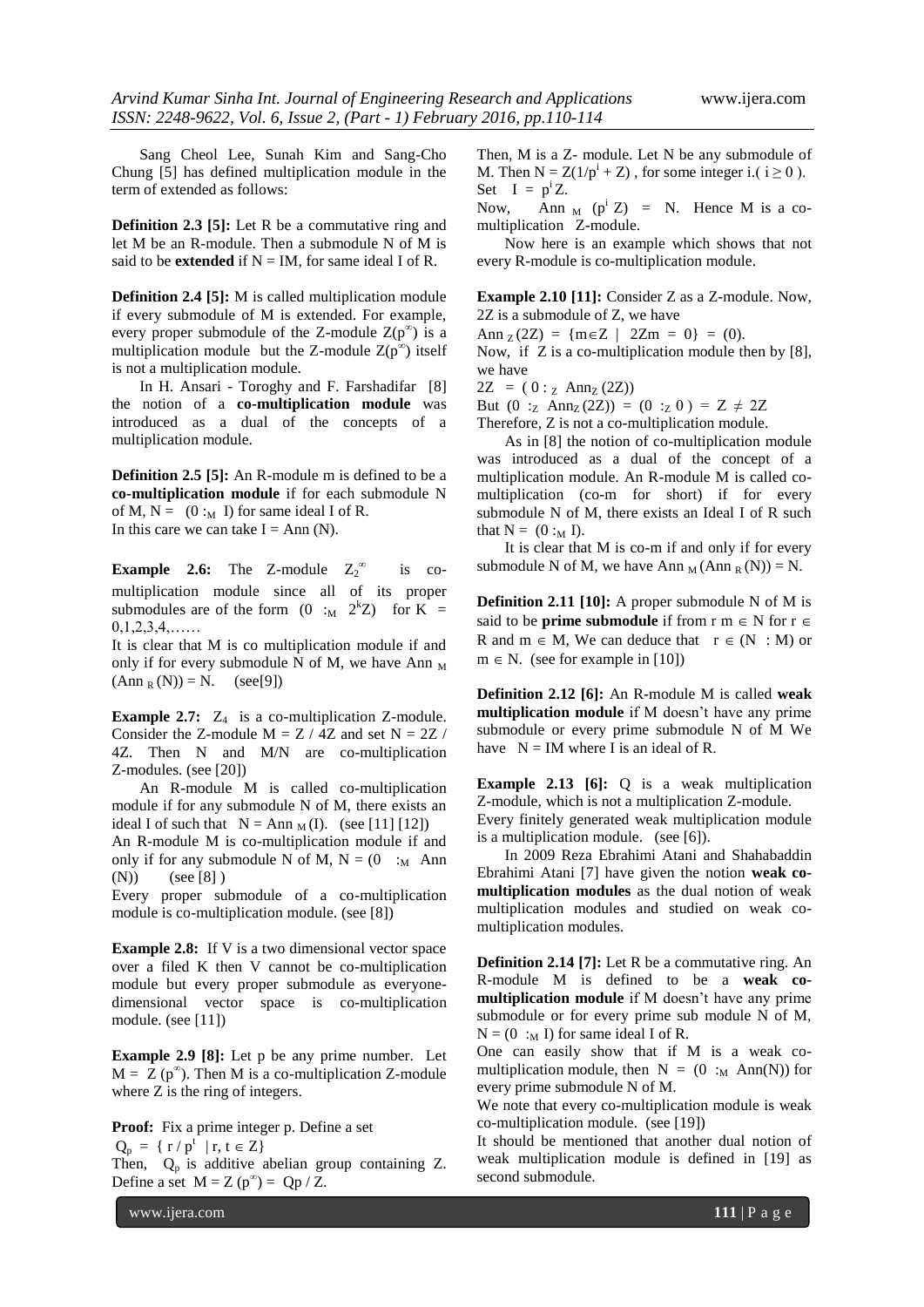**Definition 2.15 [19]:** A submodule N of M is said to be a **second submodule** if  $rN = N$  or  $rN = 0$  for each  $r \in R$ .

**Definition 2.16 [19]:** An R-module M is a **weak comultiplication module** if M does not have any **second submodule** or for every second submodule or for every second submodule S of M, we have  $S = (0 :_{M} I)$ , where I is an ideal of R.

**Remark** in H. Ansari-Toroghy and F. Farshadifar [19] it is clear that every co-multiplication R-module is a weak co-multiplication R-module. However the converse is not true in general.

For example, the Z-module Q (Here Q denotes the field of rational numbers) is a weak co-multiplication Z-module while it is not a co-multiplication Z-module.

In H. Ansari-Toroghy and F. Farshadifar [19] M is called weak co-multiplication module when for each **second submodule** N of M, there is an ideal I of R, such that  $N = (0 :_M I)$  but here we are the term weak co-multiplication module exclusively in sense of [7] only.

**Definition 2.17 [13]:** Let R be a commutative ring. An R-module L is said to be **co-cyclic** if  $L \subseteq E$  (R|P) for some maximal ideal P of R. (See [13] and [14])

**Proposition 2.18 [8]**: Every co-cyclic module over a commutative complete Noetherian ring is a comultiplication module. Proof: (See [8])

**Definition 2.19 [15]:** An R-module M is said to be semi simple module (resp. co-semisimple module) in case every submodule of M is the sum (resp. intersection) of minimal (resp. maximal) submodule. (Also See [16])

### **III. MAIN RESULTS**

There is a large body of researches concerning with multiplication modules. It is natural to ask the following question: to what extent does the dual of their results hold for co-multiplication modules. Similar questions arise for weak multiplication modules and weak co-multiplication modules. The purpose of this paper is to obtain more information about this class of modules.

**Proposition 3.1 [8]:** every co-cyclic module over a commutative complete Noetherian ring is a comultiplication module.

**Remark 3.2:** Since every co-multiplication module is weak co-multiplication module therefore every cocyclic module over a commutative complete Noetherian ring is a weak co-multiplication module.

**Proposition 3.3 [15]**: Let M be an R-module and if M is co-semi simple module such that Ann R(N)  $\neq$ Ann  $_R(M)$  for every maximal submodule N of M, then M is co-multiplication module.

**Remark 3.4:** Since every co-multiplication module is weak co-multiplication module. Therefore, let M be an R-module and if M is co-semisimple module such that Ann  $(N) \neq$  Ann  $(M)$  for every maximal submodule N of M then M is weak co-multiplication module.

**Proposition 3.5 [15]:** Let M be an R-module if R is Noetherian ring then every injective multiplication R-module is co-multiplication module.

**Remark 3.6:** Since every co-multiplication module is weak co-multiplication module. Therefore, Let M be an R-module if R is Noetherian ring then every injective multiplication R-module is weak comultiplication module.

As multiplication modules have been studied by many mathematicians from different point of view. A most suitable reference is Z. A. EI-Bast and P. F. Smith [2]. Particularly in H. Ansari - Toroghy and F. Farshadifar [8] have introduced co-multiplication modules as a dual to multiplication modules. Under various conditions co-multiplication modules are cyclic. (See [18])

#### **Lemma 3.7 [18]:**

- (1) If a submodule N of M equals  $(0 :_{M} I)$  for same ideal I of R then  $(N : M) = (Ann (M) :_{R} I)$
- (2) M is a weak co-multiplication R-module if and only if it is a weak co-multiplication ( R/Ann  $(M)$ ) - module.
- (3) Suppose that M is an R-module and  $R = R_1 \times R_2$ , where  $R_1$  and  $R_2$  are non- trivial rings. Then  $M =$  $M_1 \oplus M_2$  where  $M_1$  is an  $R_1$  module and  $M_2$  is an  $R_2$ -module. Also in this case M is weak comultiplication module if and only if both  $M_1$  and  $M<sub>2</sub>$  are weak co-multiplication modules.

Proof: (see [18])

Thus the results for weak co-multiplication modules follow the similar proof of co-multiplication modules.

According to above lemma 3.7, when M is a comultiplication module, it may be reduced to a faithful co-multiplication module. (See [18])

Similarly when M is a weak co-multiplication module, it may be reduced to a faithful weak comultiplication module.

**Theorem 3.8 [18]:** If M is a faithful weak comultiplication R-module with a maximal submodule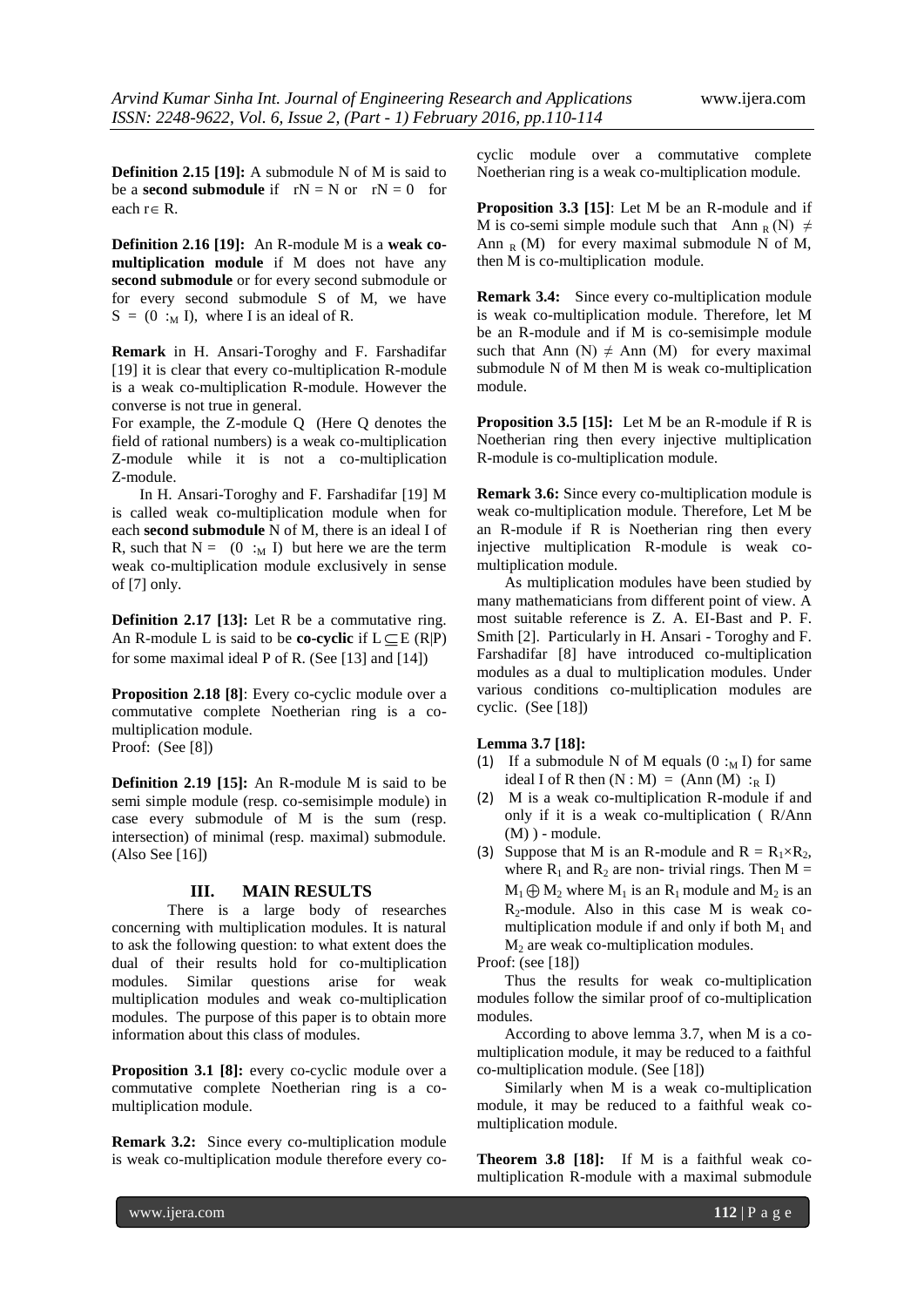N and R is a reduced ring with decomposition as a finite direct product of indecomposable ring, then M  $\cong$  R and R is semi-simple. Proof: See [18]

**Corollary 3.9 [18]:** Assume that M is a weak comultiplication module having a maximal submodule (for example, if M is finitely generated) and  $Y =$ Ann (M). Then  $Y$  is a prime ideal if and only if  $Y$  is a maximal ideal and  $M \cong R/Y$  is a simple module.

**Corollary 3.10 [18]:** If M is a finitely generated comultiplication module with Ann (M) a radical ideal, then M is cyclic and  $R / Ann (M)$  is a semisimple ring. Proof: see [18].

**Definition 3.11 [18]:** A chained ring is a ring in which every two ideals are comparable. For example, localization of Z at any prime ideal or more generally every valuation domain is a chained ring.

**Lemma 3.12 [18]:** If R is a chained ring and M is a co-multiplication module having a maximal submodule N, then M is **cyclic.** Proof: see [18].

**Remark 3.13:** Since every co-multiplication module is weak co-multiplication module. (see [19]), so for the above results, under the various conditions, weak co-multiplication modules are also cyclic.

Thus since every co-multiplication module is weak co-multiplication module, so for the above results, under the various conditions, weak comultiplication modules are also cyclic.

#### **IV. Acknowledgement**

This research was carried out by grant received from the funding agency **Chhattisgarh Council of Science and Technology (CCOST) Raipur** 492001 INDIA. First and second author would like to thanks to CCOST Raipur for the financial support.

#### **REFERENCE**

- [1]. Shahabaddin Ebrahimi Atani, Multiplication modules and related results, *Archivam Mathematicum (Brno) Tomus,* 40 (2004), 407- 414.
- [2]. Z. A. El- Bast and P. F. Smith, Multiplication modules, *Comm. Algebra* 16 (1988) , 755-779.
- [3]. M. M. Ali, The Ohm type properties for multiplication ideals, *Beitrage Algebra Geom*. 37 (2) (1996), 399-414.
- [4]. Shahabaddin Ebrahimi Atani, Submodules of Multiplication Modules, *Taiwancse Journal of Mathematics,* Vol 9 No 3 (2005) , 385-396.
- [5]. H. Ansari-Torogghy and F. Farshadifan, On endomorphism of multiplication and comultiplication modules, *Archivum Math*. 44 (2008), 9-15.
- [6]. A. Azizi Shiraz, Weak multiplication modules, *Czechoslovak Math. .J*. 53 (128) (2003) , 529-534.
- [7]. Reza Ebrahimi Atani, Shahabaddin Ebrahimi Atani , Weak Co-multiplication modules over a pullback of commutative local Dedekind domains, *Algebra and Discrete Mathematics*, 1 (2009), 1-13.
- [8]. H. Ansari Toroghy and F. Farshadifar, The dual notion of multiplication modules, *Taiwancse J. Math.* 11 (4) (2007), 1189- 1201.
- [9]. A. Nikseresht and H. sharif, On Comultiplication and R-multiplication module, *Journal of Algebraic Systems* , Vol 2 No 1 (2014), 1-19.
- [10]. A. Azizi and H. Sharif, On prime submodules, Honam *Math. J*. 21(1) (1999), 1-12.
- [11]. Jay Kishore Sahani, Some more remarks on co-multiplication modules, *International Journal of Science and Research (IJSR),* 3 (6) (2014), 1839-1843.
- [12]. P. F. Smith and Yousef A. Shaniafi, Comultiplication modules over commutative rings, *Journal of commutative algebra*, Vol 8, 1 (2011), 1-29.
- [13]. S. Yassemi, Coassociated Primes, *Commun Algebra*, 23 (1995), 1473-1498.
- [14]. S. Yassemi, Coassociated primes of modules over commutative rings, *Math Scand,* 80, (1997), 175-187.
- [15]. H. Ansari –Torogly and F. Farshadifar, Comultiplication Modules and Related Results, *Honam Mathematical J*. 30, 1 (2008), 91-99.
- [16]. W. Anderson and K. R. Fuller, Rings and Categories of modules, *Springer –Verlag, New York -Heidelbeng Berlin, 1*974.
- [17]. Z.Ei-Bast and P.P.Smith, Multiplication Modules, *Comm. Algebra* 16 (4) (1998) 755- 779.
- [18]. A. Nikseresht and H. Sharif, On Comultiplication and R-multiplication Modules, *Journal of Algebraic System* Vol 2. (1) (2014) , 1- 19.
- [19]. H. Ansari-Toroghy and F. Farshadifar, On the dual notion of prime submodules (II), *Mediter .J .Math*. 9 (2) (2012) , 327 - 336.
- [20]. Saeed Rajee, Some Results on comultiplication modules*, International journal of Algebra,* Vol 7 (7), Hikari Ltd, (2013), 337- 340.